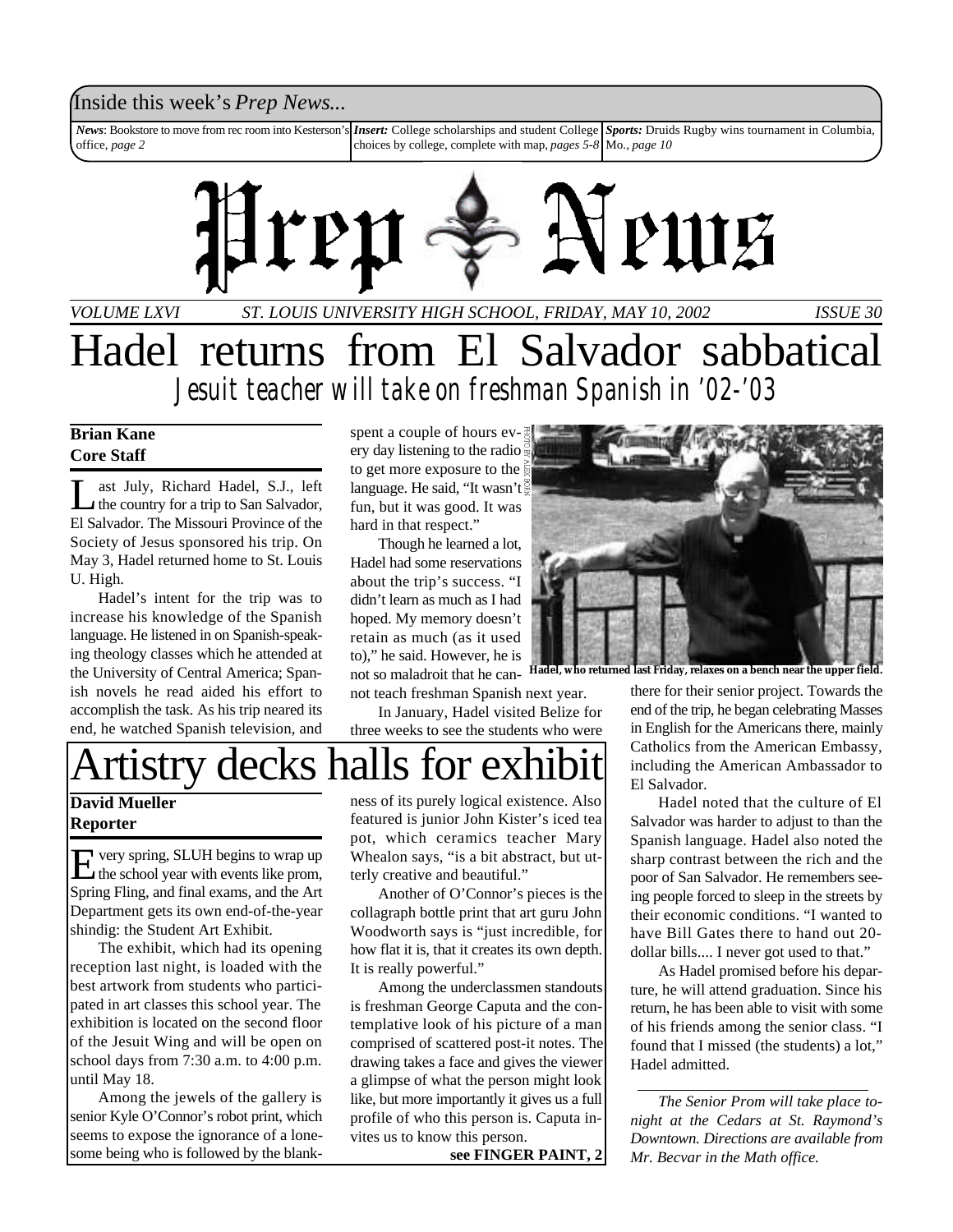## **News** May 10, 2002 **Band wows audiences in Spring Concert**

## **Justin Luner Reporter**

Tuesday night, the SLUH Symphonic<br>Band, under band director Bryan uesday night, the SLUH Symphonic Mueller, performed their Spring Concert. The concert was the highlight of the Symphonic Band's year, in which both the band and a few of the outstanding musicians within it displayed the best of their year's work.

FINGER PAINT The Symphonic Band opened the concert with Leo Delibes' "March and Procession of Bacchus." The second piece was an arrangement of the Adagio movement from Robert Schumann's Symphony No. 2. The band played these two, along with a song from the Winter Concert called "Sea of Emotion," at the State

Mr. Mueller stressed that this annual event "is just incredible" for everyone involved. He especially praised the work from the freshman art surveys on still life. Considering most of the students' drawing experience was doodling in their note-

books, "For only twenty-eight days (of work) it is awesome what they were able to accomplish." The freshmen have lined the hallway with simple, elegant, and amazing pieces.

Fine Arts chair Joan Bugnitz commented,

"Once a year we get to share the year's work with the rest of the school. It is one of my favorite (weeks) of the year." She noted that all the students are invited "to see (their) classmates and friends in a new light."

What makes the annual exhibition so important is that this is the only time the students get to show off all of their unique

Band Festival. Then they played a march entitled "Soldiers of the Sea." Next, the band played a "fiery mambo," as Mueller described it, called "Mambo Furioso." This complex piece prominently featured the band's drum section. The concert wrapped up on a lighter note, with a compilation aptly named "Recorded by Sinatra."

Between the pieces, some of the musicians performed solo or ensemble pieces that they had rehearsed for the Solo and Ensemble competition earlier in the year. Freshman Charles Ullman played his tuba solo, entitled "Shining Stars," and sophomore Jonathan Kim played Handel's "Adagio and Allegro," for an alto saxophone solo. A brass quintet, consisting of freshman Charles Ullman on tuba, senior Josh

(from 1) talents. While sports and attending sport-<br>So venture forth into the realm of ing events are high on the Jr. Bills' to do list, going to support their classmates at an art gallery is not always at the top.

> Mary Whealon said, "This is arts homecoming, the one big game of the year. Here students can be proud to put

> > part of themselves on the pedestal" that their art is displayed on.

Kyle O'Connor added, "It is something really important to me that I look forward to all year and keep in mind while I'm working." **Art teacher John Mueller preps the hall for Thursday's exhibit.**

People are

surprised every year at what the students can accomplish. Featured artist senior Nick Palank remarked, "No one will believe what masterworks we have; it is really amazing."

Whealon reiterated that students and parents always approach her to say, "'I didn't know (the student) could do something like this!'"

Saleem on trombone, and juniors Joe Gilfoil and Mike Havard on trumpet and David Zychinski on French horn, played the third movement of V. Edwald's Opus No. 5, the Quintet in B Minor. Ullman's tuba solo and the brass quintet both received a score of 1 at the State Solo and Ensemble Competition, the highest score possible.

During the concert, Mueller also recognized the seniors, who played their last concert with the band that night. Speaking of the seniors, Mueller said, "These gentlemen stuck around after former band director John Milak retired. They went along with the changes in the program that I implemented, and helped make my transition a smooth one and I thank them for **see MILESTONES, 4**

artistic expression to gaze in wonderment upon the various sculptures, paintings, and drawings compiled for this year's Student Art Exhibit, and support your artistic classmates' hard work.



"What started out as a harmless prank by members of the senior class early Wednesday morning escalated into a much larger affair than anyone had expected with the arrest of 22 members of the class of '95.

At approximately 12:30 a.m. on May 10, nearly seventy seniors gained entrance to the school building through the use of an illegal key. In just over ten minutes, cafeteria tables were moved into the hallways and the bathrooms, four to five classrooms worth of desks and some of the familiar hallway benches were on the roof of the library, and a wading pool full of goldfish was placed in the center corridor of the second floor.... A fire was started on the library roof...."

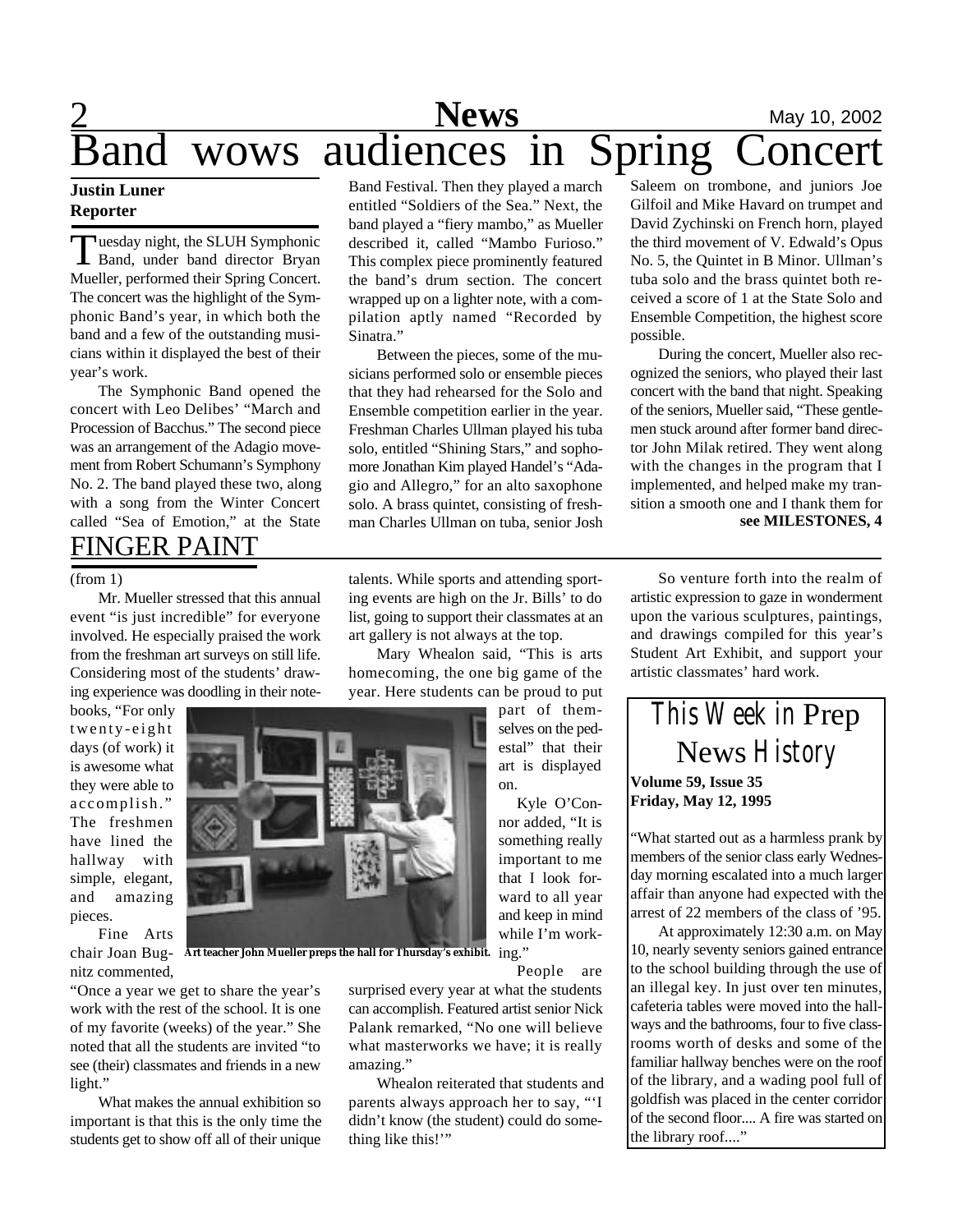# May 10, 2002 **News** 3 hree ASCers set to return in '02-

## **Tom Queathem Reporter**

A group of men came to SLUH to help teach, in the classroom and outside of it. As part of the Alum Service Corps, a Jesuit organization that places graduates of Jesuit schools in schools as teachers.

John Woodworth helped teach freshman survey courses and drawing during the first semester. This semester he also taught freshman drawing and acrilic painting.

Art teacher John Mueller said that having Woodworth is "like having two teachers in the room."

In addition to being assistant coach for sophomore soccer and track, Woodworth worked diligently in the Art Department. Mueller said that Woodworth was "always there when you need something" and has "been invaluable."

Woodworth's service at the school helped the school's art department, but his also helped him figure out his calling in life.Woodworth said "(I) was not sure that [he] wanted to teach at the high school level" but his experience at SLUH has made him sure that teaching is his calling.

Next year, Woodworth plans to return to SLUH to teach in the art department. In addition to this position, he is excited to return to graduate school. He will be attending class at Fontbonne.

Rusty Parker, who taught freshman and senior English this year. He said that going from a student at SLUH to becoming a teacher at SLUH was " a weird transition." Parker enjoyed the atmosphere at SLUH and said that "the English department is like a family."

From his experience here, Parker said that he "has grown a lot as a person." In addition to the in-class experience and the many relationships he has formed, Parker noted, "[I] enjoy learning as (I'm) teaching."

Parker plans on returing to SLUH next year to teach two freshman English courses. He is really excited about teach-

ing summer school at SLUH because it gives him a chance to meet the incoming freshmen. When asked what in the near future he was looking forward to the most, Parker responded, "seeing the kids [he taught this year] grow and develop."

Derek Eichholz, an ASC teacher, aided in teaching one section of biology and also helped coach the B-football team and the rugby team. For Eichholz, being at SLUH was a great experience. He noted, "the chance to be around the students is a highlight." He loved working with the rugby team because it allowed him to "interact with the young men on a much more personal level" than in the classroom.

Eichholz enjoyed working at SLUH because of its spirit and ideals. He said that working at SLUH gave him the oppurtunity to "strengthen and affirm [his] ideals." He said that the school "has the same values as when I went here," and that being in an effective community that doesn't follow society blindly has been a positive experience for him.

Next year, Eichholz is looking forward to the summer trip to Europe. In addition to the trip, he is looking forward to the B-football season next summer. He also plans on returning to college for further study next semester.

## Bookstore to move upstairs *Plans could put bookstore in Kesterson's office*

## **Tim Piechowski Core Staff**

 $\mathbf{W}$  ith a hidden location in the rec room, and hours from 7:30-8:00 a.m. each morning, and at Activity Period each day, the bookstore is less than convenient. However, plans are in the works to move the bookstore to a more accesible location, with decent store hours.

Principal Robert Bannister said the bookstore is currently "inconvenient," and noting how difficult it would currently be for a student who forgot something as simple as a pencil to be able to buy one at the bookstore, as he would have to walk all of the way down to the rec room. Bannister also brought up another situation which occurs each year: "Around admissions time, we have moms calling all of the time wanting to know (the bookstore's) hours, and where it is."

In order to make the bookstore "more easily accesible," the administration, led by Director of Advancement Thom Digman, has been trying for several months to determine what could be done. A possible location which might be up and running as early as next year is the room directly across from the cafeteria, which currently holds Brock Kesterson's and Derek Eicholz's office. Another plan which has been suggested would be to convert both that office and the STUCO room into the bookstore.

Digman also suggested that the bookstore may be moved to one of the new storage rooms created when SLUH dug out the basement this year, or even to the old faculty dining room behind the cafeteria.

The suggestion of taking over the STUCO room for the bookstore was only seriously considered after last year's STUCO was asked how they would feel if the bookstore took over the STUCO room, and STUCO moved to the basement. However, the current STUCO has raised concerns with moving the STUCO room out of the center of the school. Bannister seems to be behind them, as he stated that whatever happens with the bookstore, "The STUCO office stays where it is."

Digman echoed Bannister's sentiments saying, "Everything the administration does is intended for the students," and that if moving the STUCO office is a major problem, it won't be done.

However, Digman is convinced that **see BOOKWORM, 4**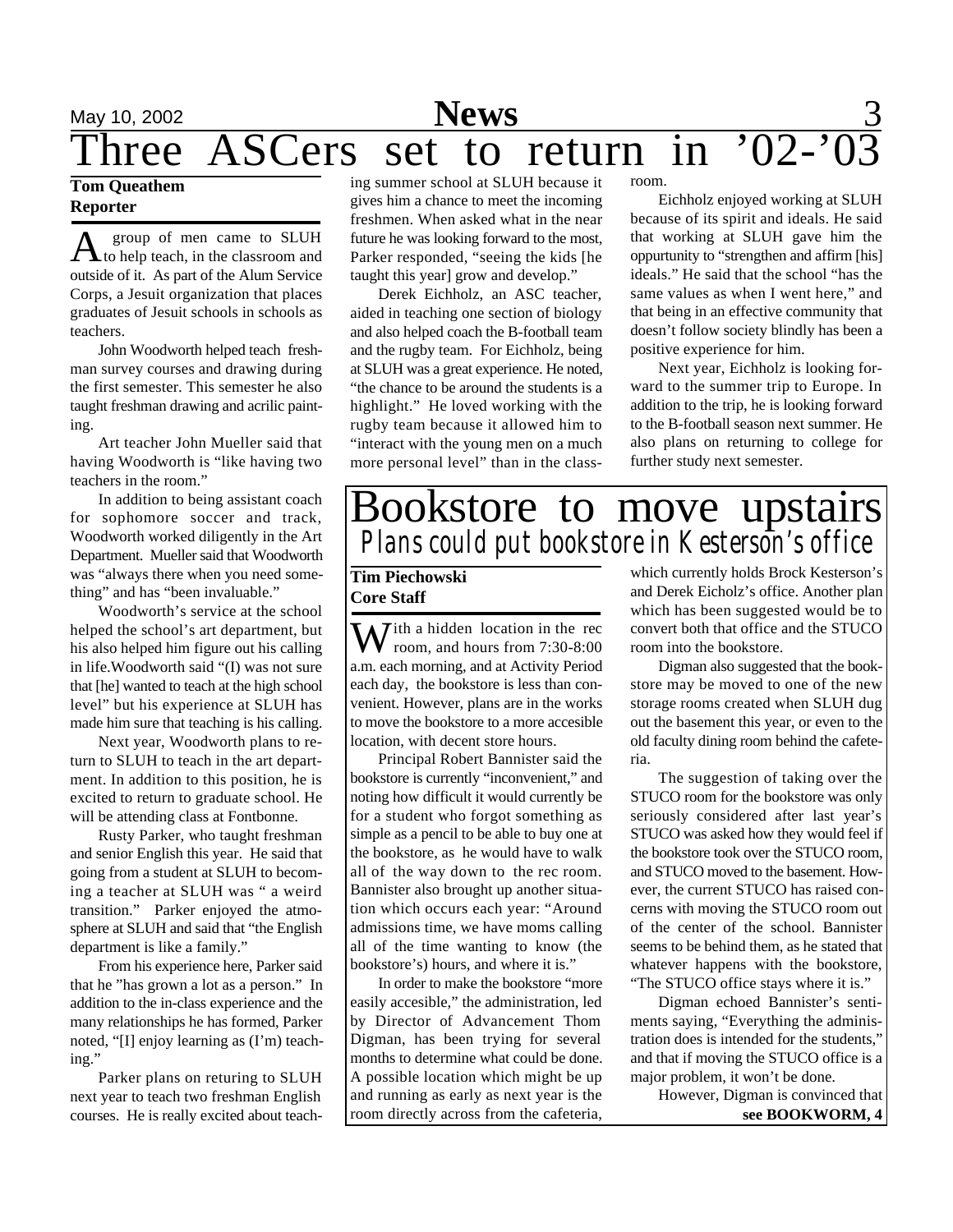## **4** Mews May 10, 2002 BOOKWORM

the bookstore operation needs to be improved. In addition to trying to make the bookstore more convenient for students, Digman stressed the fact that many Alumni return to SLUH throughout the year, either stopping by, or attending reunions, and find that they cannot buy any SLUH merchandise.

Digman said that the merchandise sales won't "fund the school," but that every dollar made is a dollar going back to the students. In order to keep overhead low at the bookstore, Digman said he had already spoken to the members Mothers' Club who have said that they are willing to staff the bookstore on a volunteer basis in the future.

Food Service Consultants (FSC) the company that currently runs the bookstore—employee Kathy Robtoy said that the administration has said very little to the company regarding the moving of the

## MILESTONES

### (from 2)

it. The program will continue to grow because of their efforts."

Mueller also recognized senior Alex Jones with the John Philip Sousa Symphonic Band Award, thanking him for all the hard work he put into the SLUH Band program, and for leading the Pep Bands.

Similarly, senior Matt Szerzinski received the Louis Armstrong Jazz Band Award during the Jazz Concert on April 28.

Mueller was pleased with the results of the band's hard work. "I'm really happy that the guys are mature enough, and at a high enough level to play Mambo Furioso, which was my favorite piece. I really



(from 3) bookstore, or staffing it for next year. However she did say it is "(the SLUH community's) school, and (FSC) will do whatever the school needs," with regards to the bookstore.

> Commenting on SLUH's current relationship with FSC, Digman said, "Food Service does a great job for us."

> While Digman hopes to be able to move the bookstore, he has also thought about ways to increase school merchandise sales by having a portable display of the wares the school has to offer. He said he believes this display could be moved around to different alumni functions, and be used at football games, or during the intermissions of theater shows at SLUH.

> Finally, Digman said that he did not know how feasible moving the bookstore was at this point, as the cost of doing so has not yet been explored. He stated that another potential problem with moving

> liked working with the band on that," said Mueller. "I'm also really sorry to see the seniors go. They're a great bunch of guys."



**Derek Winters signs the class of 2003's banner last Friday at the Junior Ring Ceremony.**

*PN Nightbeat*

the bookstore at this point is that it may have to be moved again if and when Vision 2000 is completed and there is a Student Life Center.

## DANCE, CHORUS CHA - CHA IN PLACE OF E2K2

## **Dan Butler Core Staff**

Due to a lack of time this school year,<br>last year's Entertainment 2001 and<br>the varsity chorus show have been comue to a lack of time this school year, last year's Entertainment 2001 and bined into one all-encompassing show, now the SLUH Spring Concert. Wednesday and Thursday nights, the entire SLUH chorus and dance troupe performed along with the band in front of hundreds in the theatre.

The freshman fine arts survey class, which boasts over seventy members, forms a main part of both the chorus and dance groups. Over 100 students, including numerous girls from several other schools, performed 14 dance numbers. These performers showcased a variety of skills, from swing dancing to the tango.

Dance teacher Jan Strzelec was very happy with the performance, which the students have been working on since January. "I've had comments from parentsthat they are amazed at how much the kids have learned." She added that during the performance, "they had fun. Everyone had a great time, and that's the most important part for me."

Music teacher and chorus director Joe Koestner was also pleased with the concert. His four chorus groups performed over a dozen songs, and there were additional musical performances, including a solo by award-winning pianist Zach Hemenway. "This was a hard concert to get bored at...everything is changing constantly, and it sounds wonderful," Koestner added.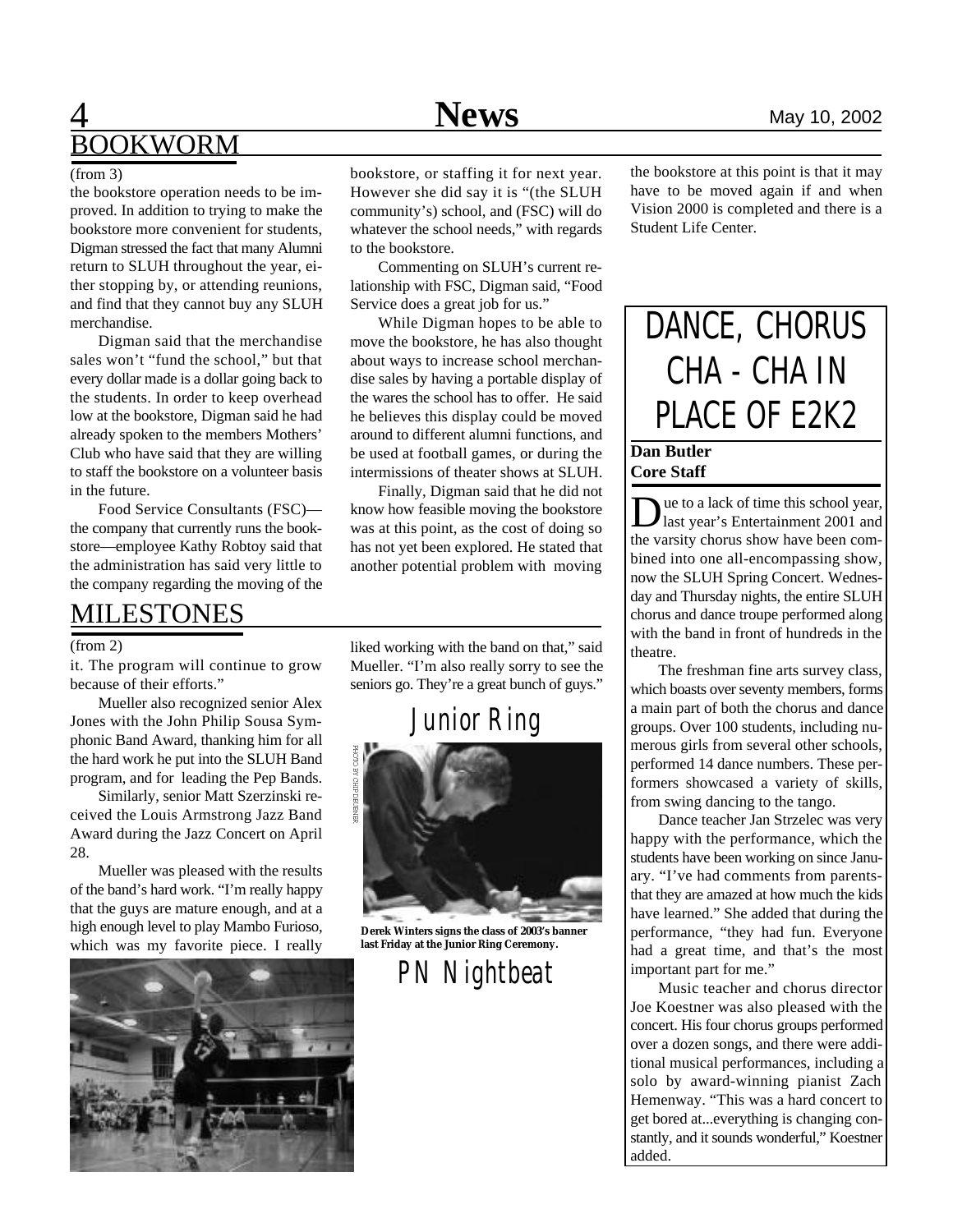# **May** 10, 2002 **Feature 10. 2002 Feature 10. 2002 Parts** 9 Nicolleratbills lose a pair of squeakers

## **John Stewart Reporter**

S easonal showers have been detrimen-<br>tal in many respects to the varsity  $\bigcup$  tal in many respects to the varsity Basebills. A total of seven games have been cancelled due to the downpours, and the momentum the Jr. Bills gained throughout the heart of the season has slowly washed away with the rain.

Wounding one-run losses to conference rivals DeSmet and Chaminade began the deflation of the Jr. Bills' sails as they were hoping to get through both teams and possibly overtake the #1 ranking in the area from DeSmet. However, they were unable to do either, and dropped to 12-4.

The woes continued for the Jr. Bills last Thursday afternoon as they traveled to Mehlville High School to take on an underrated Panther team. The Panthers have played tough with many of the top

teams in the area, but they carried a lessthan-pedestrian 3-13 record into the match with the Nicolleratbills.

The Jr. Bills quickly found themselves behind 6-0 after the top of the second inning, as a less than consistent umpiring performance dampened the hopes of a desperate Jr. Bills squad. A number of questionable calls on the base paths and in the strike zone caused the entire team, coaching staff, and all Jr. Bill fans to become disgusted and somewhat unhinged.

The TPXbills needed a spark, and junior Andy Hecht stepped up to the plate and hit a monumental shot that traveled an estimated 50 feet over the 330-foot sign in left-center field for a two-run homer that closed the gap to four, 6-2.

"I'm really getting locked in right now, and I'm feeling really comfortable in the box," said Hecht. "I just looked for a pitch up in the zone and tried to drive it. Luckily, the pitcher gave me a fat pitch to hit."

Hecht's home run seemed to ignite the Jr. Bills for the time, as they captured the lead in the bottom half of the sixth. Sophomore Joe Palumbo delivered a key two-RBI single to put the Basebills on top. Junior Rico Bertucci led the Jr. Bill pitching staff into the late innings, but the Panthers mounted one more comeback and eventually took the game from the Basebills. The 9-8 defeat was the third straight for the Jr. Bills and dropped them further down in the area rankings.

"All teams run into some tough games in their schedule, and we just happened to lose a few of those tough ones in a row," said second baseman Eric Enright. "We've played well all year, but we just haven't been able to come up with big hits when we need them."

> The Basebills were back in action on **see DIAMOND, 12**

# Tracksters set for Eureka, postseason action

## **Brian Gilmore Reporter**

Tomorrow, the Ready-Set-GoBills will<br>kick off the postseason stretch of the omorrow, the Ready-Set-GoBills will season, competing in the District 2 Meet at Eureka High School.

As a team, they enter the meet riding the tails of a very successful season. Last Thursday, the team  $\frac{1}{2}$ finished third at the MCC Championships at Chaminade, behind CBC and victor DeSmet.

Running the first event of the day, the 4x800-meter team of Kevin Crean, John Parr, Peter Schaefer, and Tom O'Brien ran a smart, conservative race, claiming first place in a time of 8:29.6.

As has been his style throughout the year, O'Brien wasn't done making highlights after the 4x800 ended. Entering this year, O'Brien was the second-fastest returning miler in the state. Before conference, however, O'Brien didn't have the competition that had pushed him towards his 4:18 at last

year's state meet. Last Thursday, though, O'Brien clashed with DeSmet's Jeremy Doherty for the first time this season, and everyone expected a great race between the two.

Nobody expected the fastest 1600-



**Freshman Matt Dirnbeck races for the finish line in yesterday's meet.**

meter race in MCC history. Breaking away from the rest of the field early, O'Brien and Doherty chased each other around the track, dead even for the first 1550 meters.

When previous races were left up to

final laps and finishing kicks, O'Brien proved he had the ability to beat most anyone. With the initial pace last Thursday as furious as it was, though, no one was sure if O'Brien would have his customary jets. As the two of them came

> down the stretch towards the finish, O'Brien found yet another gear, forcing some separation between him and Doherty before putting him away for good. O'Brien crossed the line in a time of 4:16.4, two seconds faster than this third place State finish last year, less than two seconds off the school record, breaking the MCC record by a healthy margin.

> "You won't see better races than that on the high school level, anywhere," said head cross country coach and long-time friend Jim Linhares.

"Is Tom (O'Brien) human?" inquired sophomore Jon Leek. "I bet he wouldn't even bleed if I cut him."

Taking an ever-so-brief respite, O'Brien came back less than an hour later **see BATON, 11**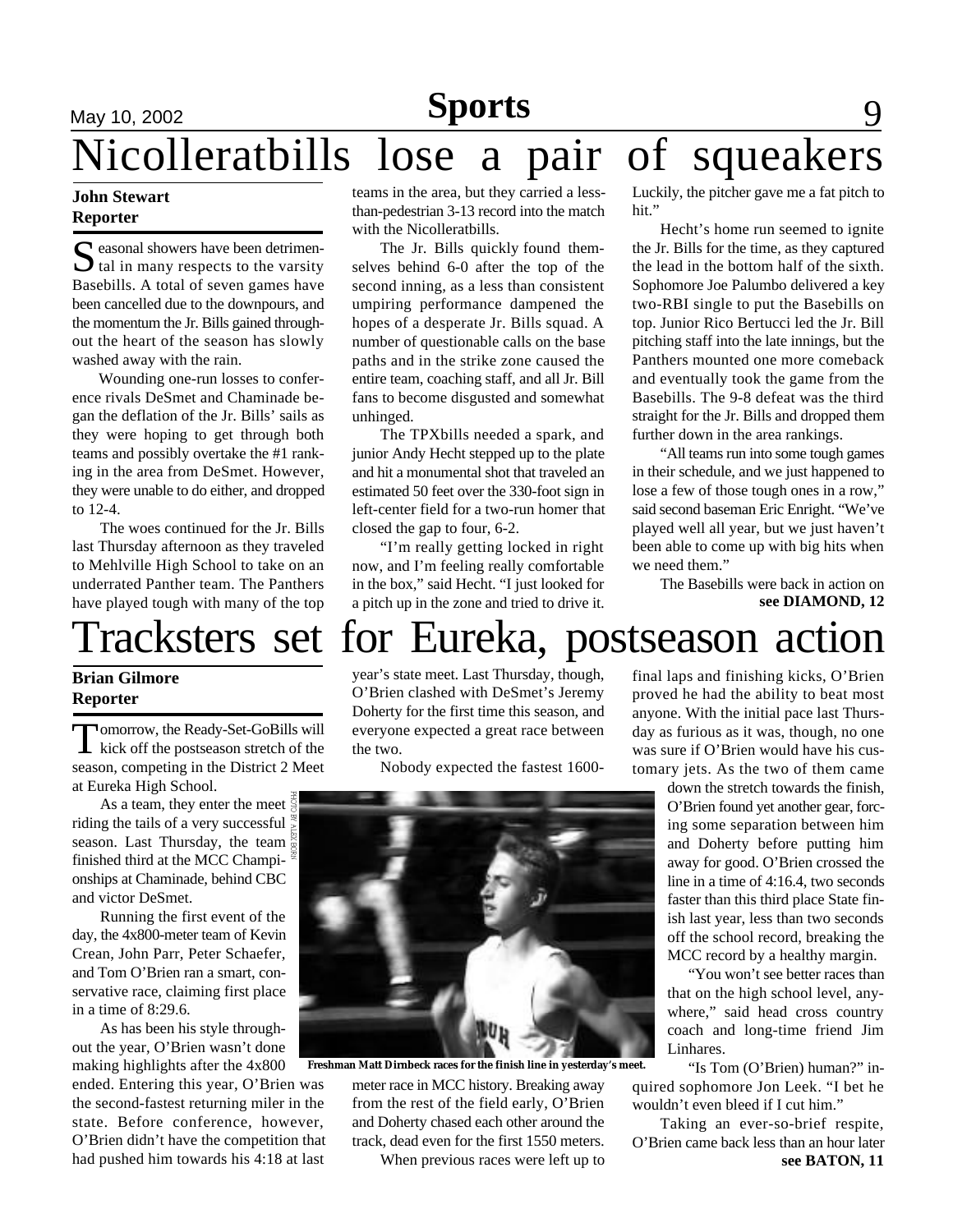# **Feature 10 Features CONDITED Sports May 10, 2002** Druids defeat Park Hill High to win State

## **C.J. Baricevic Reporter**

It was noon. The sun hung above the<br>striped field and laughed at the poor t was noon. The sun hung above the combatants that came together that day. Its light beamed down onto the earth so that the only shadows one could see were those created by the sweaty brows of the players, the dark blanket falling over each of the players' eyes. The heat that wrapped the field tugged the stubborn sweat out of each individual pore of everyone gathered. It filled every jersey, shirt, blouse, and jacket with a smelly, sticky liquid. It made the players' bronze skin glisten like that of the armor of the gladiators in ancient Rome. Donned for battle, the "ruggers" sat in the mouth of one of the many circles of hell. I, however, sat on the sidelines in a lawn chair with a chilled lemonade and some Cheez-Its. I think I sprained my ankle or something. Oh, and I wore these sweet sunglasses that look expensive. You can see them if you ask.

Last Saturday, the St. Louis Druids Rugby team traveled to Columbia, Missouri, home of Phinney Troy's cousin, the Missouri Tigers, and 2002's state rugby Championships. The Druids battled Park Hill in a match for the ages—and also for a trophy. The game featured two lead changes, hard hitting, quality rucking, and this pretty sweet muscle cramp that Brad Drakesmith got that made his thigh muscle twitch without his even trying! Drakesmith obviously did not eat bananas with his cereal that morning.

The game started off slowly for the Druids. Tough, aggressive play during the first half wasn't enough to break Park Hill's goal line defense. "Personally, the play of Park Hill reminded me of that terrific movie. You know, that one where those Mexicans, who would be us, try to kill John Wayne, who would have been Park Hill, in that terrific church in San Antonio," commented coach Derek Eicholz. An inside source has revealed to the *Prep News* that coach Eicholz was referreing to *The Alamo*, starring John Wayne, Richard Widmark, and Laurence Harvey.

Although the first half was exciting, it gave way to a breakaway try by the Park Hill guy when right prop Dave Mahach made a terrific tackle—on the wrong man. Mahach told *Prep News* that he "really didn't care who I hit, as long as they went to DeSmet." Well, the Druids didn't play DeSmet on Saturday, but it's really Mahach's effort that counts.

Down 7-0 at half, the Druids resembled Eicholz's poodle, down but not out, losing but hopeful. Actually, the Druids did not resemble coach Eicholz's poodle in any way.

The Druids received a great boost after a pep talk by Coach Suzanne Walsh, which included phrases such as "Us blokes looked cactus out theya'. I'm about to spit the dimmy. This team is from woop-woop and we are sittin on our dates!" Ask her to interpret.

After such rousing words, the Druids battled back, winning each opposing scrum that they faced in the second half. Each meter was crucial, and some timely kicking and running by fullback Mark Duvall helped open the running lanes for center Drakesmith. He scored his try by sliding feet first into the try zone, reminding the writer of a young Jose Oquendo. Flanker Joe Devine added 5 as well.

A great pair of kicks shot off captain Pat Meier's foot, suggesting that he kicks those extra points for a reason, and putting the Druids up 12-5 with time running out.

Back Dave Byrnes solidified the victory by pounding the ball deep into Park Hill's own zone. As the buzzer sounded, the Druids stormed the field. The Druids shook hands and headed for home with a title in tow.

The Druids would like to thank everyone that came out to watch them play this year, especially Joe Finney and Joe Gilfoil, who came to every game without fail, no matter what the weather. The Druids would also like to thank Eicholz and Walsh, for without them, this season, would not have been possible.



**Clockwise from top left: seniors Sean Smith and Jason Gray bow their heads during the homily; Jeff Harrison, S.J., preaches on the Jesuit values of love and the importance of seeing God in all life; Harrison blesses Mary Beckemeier as a Eucharistic minister; Joey Neilsen gives Bob Bannister a hug after Neilsen delivered a farewell address to Bannister.** *Photos by Chip Deubner*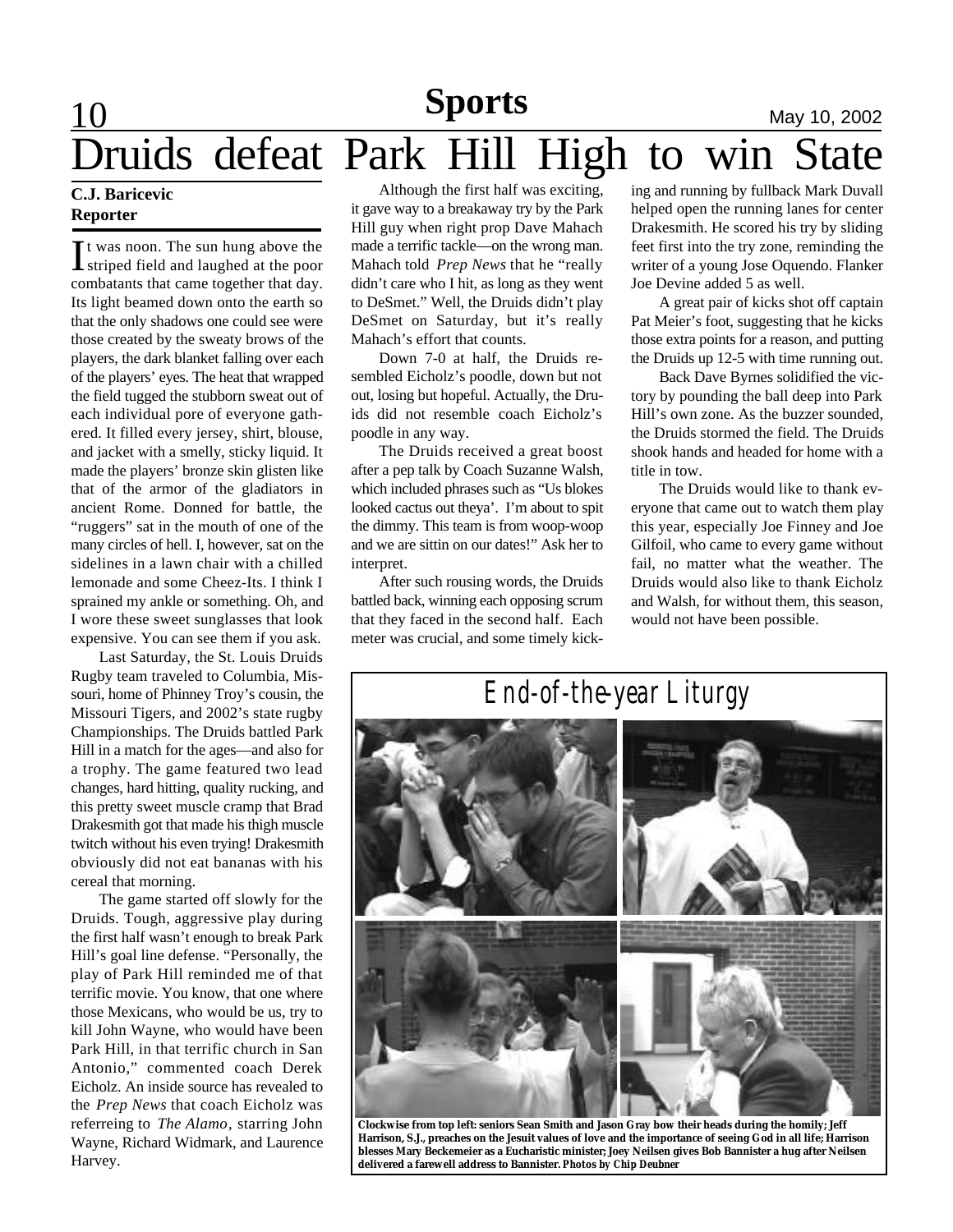## **May 10, 2002 Sports** 11 Tennisbills win district title BATON

## **Joe Harvath Reporter**

This Tuesday, at Dwight Davis Tennis<br>Center in Forest Park, the Tennisbills his Tuesday, at Dwight Davis Tennis successfully defended their throne as district champs.

Each Backhandbill made it to the semifinals before suffering a defeat. The team was led by senior tennis stud Pat Steinway, who finished the tournament in second place to earn himself a spot in the state tournament in Springfield at the end of May. He finished the day 4-1, including a win over the number four seed. Steinway's only loss came in the finals against the number two player from Vianney.

The Underdogbills also had a strong showing from freshman Jack Horgan, who made it to the finals after an upset of the number three seed from Lindbergh. Unfortunately, Horgan also lost to Vianney's number two seed, one win short of quali-

## **Jim Fox Reporter**

ast Saturday the SLUH lacrosse team<br>played arch-nemesis and rival CBC. ast Saturday the SLUH lacrosse team The team headed to the very unfriendly confines of Clayton Avenue at two in the afternoon. The game figured to be tough and wound up being so, as the Jr. Bills fell 14-6.

Playing the game the night after the Junior Ring Dance and various senior proms, the team's juniors and seniors had sleep deprivation to overcome, but that did not stop them from coming out strong early.

In the first few minutes of play, the possession alternated back and forth, but no significant chances arose for either team. Then there was a SLUH defensive breakdown, and a CBC player wound up wide open in front of the net. He fortunately threw the ball off the post, and it came bouncing out in front of the crease. Senior Joe Bartel somehow found the ball in the madness that ensued and flung it up

fying for the state tournament. He went on to finish in 4th place.

In doubles, the Tagteambills also enjoyed much success. The top SLUH team, consisting of senior Joe Harvath and junior Pat Reich, finished the day with a 4-1 record and a 3rd place finish.

After a disappointing loss to the number one team from Cape Central, the other SLUH duo of juniors Chris Monti and Dan McDougal lost to Harvath and Reich in the 3rd place match.

Monti said, "Although we wish we could have sent a few more guys to state individually, we still set a district record. We couldn't be happier for Pat (Steinway)."

Monti continued, "Hopefully we can win Sectionals and qualify as a team also."

This weekend the Tennisbills will compete in the MCC Tournament at Chaminade, and next week they have the MICDS Tourney. These two tournaments should prepare the Jr. Bills for Sectionals on Saturday, May 15.

# creams Lacrossebills

the field with his six-foot D-pole. The attackman waiting at midfield shrewdly lifted the stick of his defender, and junior speedster Pat Hogan came flying through in pursuit. With the ball and Hogan barreling down upon him, the CBC goalie had no choice but to come out of his goal and try and play the ball. Hogan beat the goalie to the ball and planted his stick along side it, flicking his arms like a wrist shot in hockey. The ball sailed by the stunned goalie and found the net just inside the post.

The Crossebills continued their strong play in the first half play with two goals by middie John Belgeri from the crease, one being off an acrobatic no-look shot. With solid defense, the Jr.Bills took a 4-3 lead into halftime.

After a rocky start to the third quarter, the Bills soon found themselves down 5- 4. Unable to get anything going on the offensive end, the SLUH defense played strong but was pressured into allowing

### (from 9)

to win the 800-meter in 2:00.4, overtaking teammate Schaefer in the final stretch (2nd, 2:01.2) to claim the victory. O'Brien and Schaefer have had some fierce duels in the 800 this year, and this friendly competition will surely intensify in districts and beyond.

High flya' Reid Heidenry earned the J-Bills' fourth and final first place medal, topping the competition with his jump of 6'0" in the high jump. Heidenry enters districts on quite a winning streak, not having lost a high jump competition in over a month.

The sprint team took home two second place medals on the day, with Josh Saleem running 23.3 in the 200 and the 4x400 team of Thomas Moore, Schaefer, Tim Boyce, and Saleem crossing the line in 3:34.2.

John Parr had a great race in the 3200, running a personal best time of 9:51.8 to take second behind Doherty's 9:47.

"It's nice now that all the hard work is starting to pay off," said Parr, "and watching Tipper's race only made me want to go that much faster in my own."

The JV Tracksters proved their MCC dominance on Thursday, taking first place overall. Jon Leek was a double winner in the 100 and 200, running 12.36 and 23.82, respectively. The 4x800meter team of Steve Nagel, Chris Arb, Dan Flanagan, and Andrew Linhares ran an 8:40.6 for the win. Not to be outdone, junior Tim Steitz won the triple jump with his hop, skip, and jump of 38'6".

Tomorrow morning, while most of the seniors are finally getting some sleep after prom, the dedicated track athletes will be at Eureka for Districts, beginning at 10:30 a.m. If athletes qualify through Districts, they will then compete in Sectionals, the final step before the state meet. The top four places in each event move on to next week's Sectionals at Parkway South. Expectations are high, and many Tracksters have a good chance of advancing on. If you haven't been to a track meet yet this year, come out and lend a friendly voice.